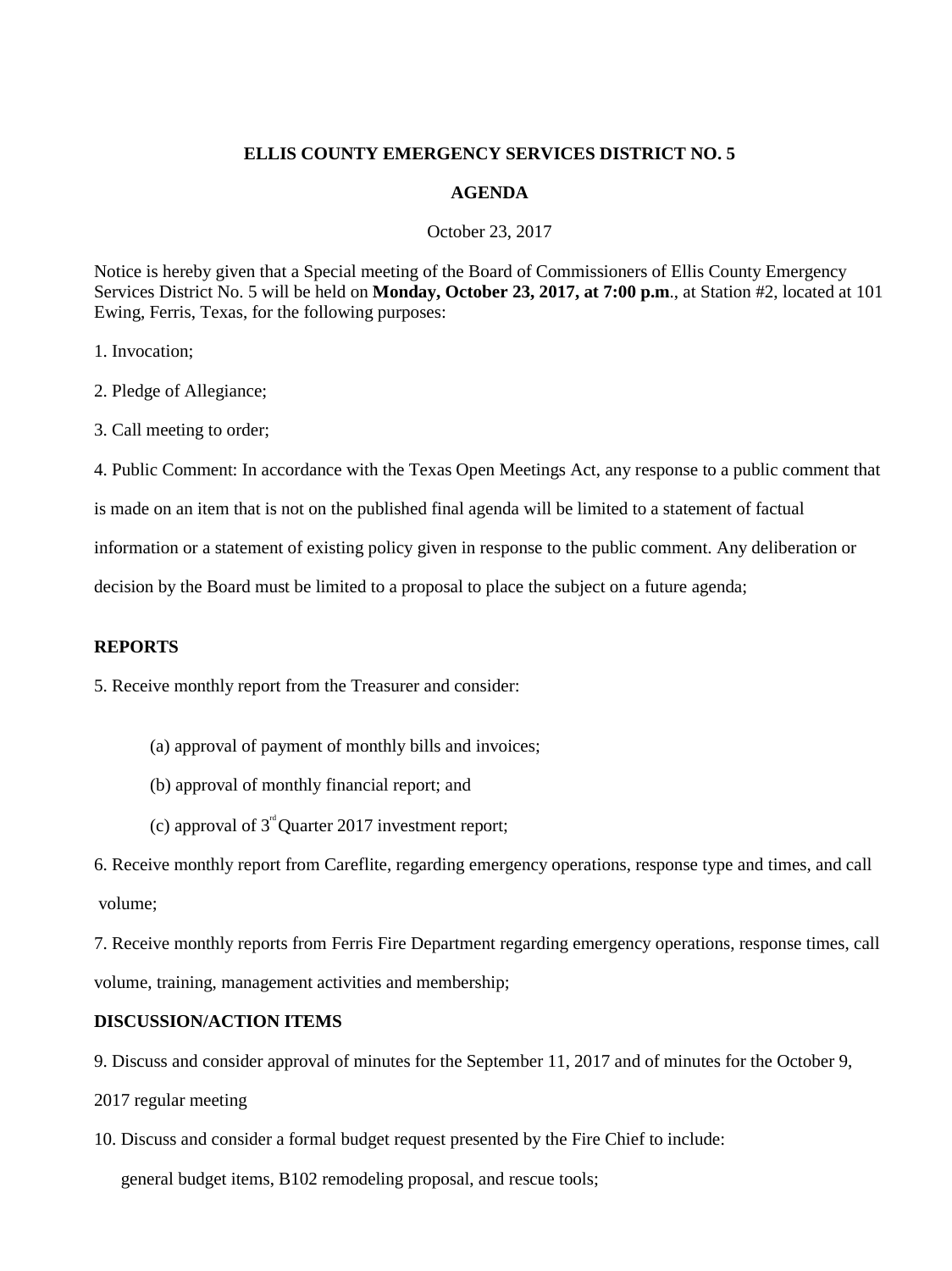### **ELLIS COUNTY EMERGENCY SERVICES DISTRICT NO. 5**

### **AGENDA**

#### October 23, 2017

11. Discuss Training Date and Payment for Commissioners attendance.

12. Receive and consider acceptance of audit report from auditor;

13. See Supplemental Agenda for November 7, 2017 Election Items; and

14. Discuss agenda items, time, and date for next meeting.

#### 

A packet containing all supportive documentation for this agenda is available for inspection at The Carlton Law Firm, P.L.L.C., 2705 Bee Cave Road, Suite 200, Austin, Texas between the hours of 9:00 a.m. and 4:30 p.m. and at the District Office located at 101 Ewing, Ferris, Texas.

Dallas Dial, Secretary

Ellis County Emergency Services District No. 5 

Ellis County Emergency Services District No. 5 is committed to compliance with the Americans with Disabilities Act. Reasonable modifications and equal access to communications will be provided upon request. Please call Dallas Dial, Secretary for Ellis County Emergency Services District No. 5 at (469) 866-3016 for information. Hearing impaired or speech disabled persons equipped with telecommunication devices for the deaf may utilize the statewide Relay Texas Program, 1-800-735-2988.

The Board may retire to Executive Session any time between the meeting's opening and adjournment for the purpose of consulting with legal counsel pursuant to Section 551.071 of the Texas Government Code; discussing real estate acquisition pursuant to Section 551.072 of the Texas Government Code; discussing gifts and donations pursuant to Section 551.073 of the Texas Government Code; discussing personnel matters pursuant to Section 551.074 of the Texas Government Code; discussing security personnel or devices pursuant to Section 551.076 of the Texas Government Code. Action, if any, will be taken in open session.